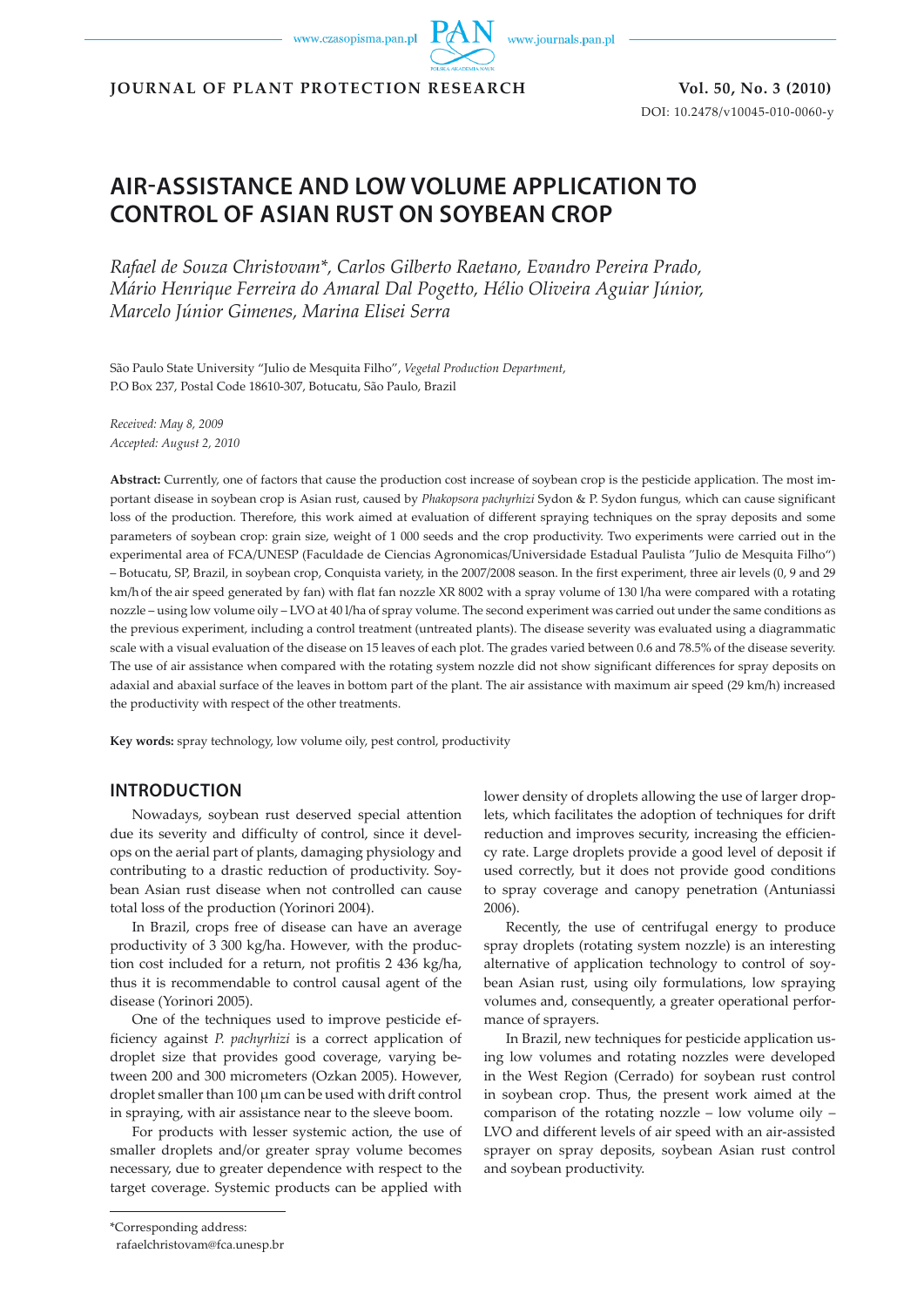PA

## **MATERIALS AND METHODS**

The experiments were carried out in the Experimental Farm of Agricultural Sciences Faculty of Sao Paulo State University – FCA/UNESP – Botucatu, São Paulo, Brazil, on soybean plants, Conquista variety, in the 2007/2008 season. The area is located at 724 meters above sea-level, with the following geographic coordinates: 22°48' 59.7" S and 48°25' 38.2" W, with wind predominant direction East – West.

The soybean sowing was performed in 23/11/2007, with crop row spaced at 0.45 m and no-tillage system. The crop was harvested in 29/04/2008.

The experimental design was in random blocks, with 4 treatments, three of them with different levels of airassistance in the sleeve boom: 0 (conventional spraying), 9 and 29 km/h (maximum speed) generated by a fan and rotating system, using low oily volume, in five replications, total of 20 experimental plots, as shown in table 1.

Table 1. Different spraying technologies in the soybean crop

| Trat. | Equipment for spraying               | Air speed<br>[km/h] |
|-------|--------------------------------------|---------------------|
| 1.    | Spraying without air (conventional)  |                     |
| 2.    | Spraying with air assistance         |                     |
| 3.    | Spraying with air assistance         | 29*                 |
| 4.    | Spraying with rotating nozzles (LVO) |                     |

\*fan operated at maximum speed in the Advance Vortex 2000 sprayer

LVO – low volume oily

A cupric tracer was used to quantify the spray deposits. The cupric tracer concentration used in the experiment was approximately nine times lower (0.32 kg/ha) when compared with copper oxichloride dosage recommended to a number of sensitive crops in Brazil, around 2.5 kg/ha (Andrei 2005). The cupric tracer was applied in the same date as the first fungicide spraying. During the tracer spraying, the characteristics were the following:

- for the Advance Vortex 2000 sprayer without air assistance in the sleeve boom (conventional) and with 9 and 29 km/h of the air speed generated by the fan – relative air humidity of 57.8%, temperature 28°C and wind speed of 3.8 km/h, in the period between 10 : 05 h am and 11 : 15 h am,
- for the Condor AM 12 Sprayer (equipped with rotating system – LVO) – relative air humidity of 56.2%, temperature 29°C and wind speed of 5.6 km/h, in the period between 11 : 40 h am and 12 : 00 h pm.

One spraying was performed in the R 2 growth stage, 98 days after sowing (DAS), using a tracer with concentration of 0.25 kg copper oxichloride (50% metallic copper) per 100 liters of water, and an Advance Vortex 2000 sprayer with sleeve boom of 18.5 m of length, equipped with 37 flat fan nozzles XR 8002, spaced at 0.50 m and with 0.50 m distance from the target, at 287 kPa working pressure and spray volume of 130 l/ha. The sprayer speed was 7.2 km/h. For the spraying with rotating nozzles (LVO), a Condor AM-12 sprayer (automatic) was used, with 13 m of sleeve boom length, equipped with 9 rotating nozzles spaced of 1.35 m between them. The restrictor outflow nozzle used was the D2 with diffuser (core) 13, operating at 621 kPa of working pressure and spray volume of 40 l/ha. The average rotation to calibration of the system was 5,941 rpm and the sprayer speed was 5.3 km/h.

The experimental plots were 8.0x10.0 m (width x length). From each plot, samples of ten plants were selected at random to quantify the spraying deposits.

Preparation for spraying with rotating system this was prepared separately using a 20 liter bucket (for tracer and fungicide), in the following order: first the mineral oil was added (Nimbus 0.5% of the volume), later the tracer (0.25 kg of copper oxychloride per 100 liters of water) and/or the azoxystrobin + ciproconazole fungicidal mixture (Priori xtra 0.30 l p.c./ha) and after that the mixture of two products was used for homogenization. The vegetable oil (soy oil 0.76 l/ha) was added to the adhesive spreader (Agral 0.04 l/ha) and at the end, 10 liters of water were added containing the agitation while supplying in the spray tank.

Preparation for spraying with Advance Vortex 2000 **–**  this was realized separately in a 20 liter bucket (for tracer as well as for fungicide) and the order of mixture was: first the mineral oil was added (Nimbus to 0.5% of the volume), later the tracer (0.25 kg of copper oxichloride per 100 liters of water) and/or the azoxystrobin + ciproconazole fungicidal mixture (Priori xtra 0,3 l p.c./ha), and at the end, 10 liters of water was added, the constant agitation and then, put into the spray tank.

Artificial targets (paper-filter with dimensions of 0.03x0.03 m) were distributed among 10 plants in the plots in perpendicular direction of the displacement of the sprayer. In each one of the 10 plants, four collectors were attached, one in the adaxial surface and another one in the abaxial surface of the same leaf, in the top and bottom parts of the plant.

For spraying loss evaluation, three Petri dishes of 0.085 m of diameter were used (with a paper-filter in each one). They were placed in each treatment at 0.10 m height above the ground in the field road, inside and outside of the crop canopy.

After spraying, the artificial targets were removed and put in glass jars containing 0.02 l of nitric acid solution at 1.0 mol/l and, after fifteen minutes of stirring at 220 rpm, there followed 24 hours without agitation. Subsequently, the washed solutions were taken to a spectrophotometer with atomic absorption, model AA-6300 SHIMADZU for the quantification of the copper ion (Cu), according to the methodology used by Chaim *et al.* (1999). The Petri dishes distributed inside and outside of the canopy were also washed with the same amount of the extracted solution and the same procedure was applied for the quantification of the tracer.

The data for the tracer was analyzed from the abaxial and adaxial surfaces of the leaves separately in different parts of the plant (top and bottom). The data was submitted to a variance analysis and the averages compared by Tukey's test ( $p < 0.05$ ).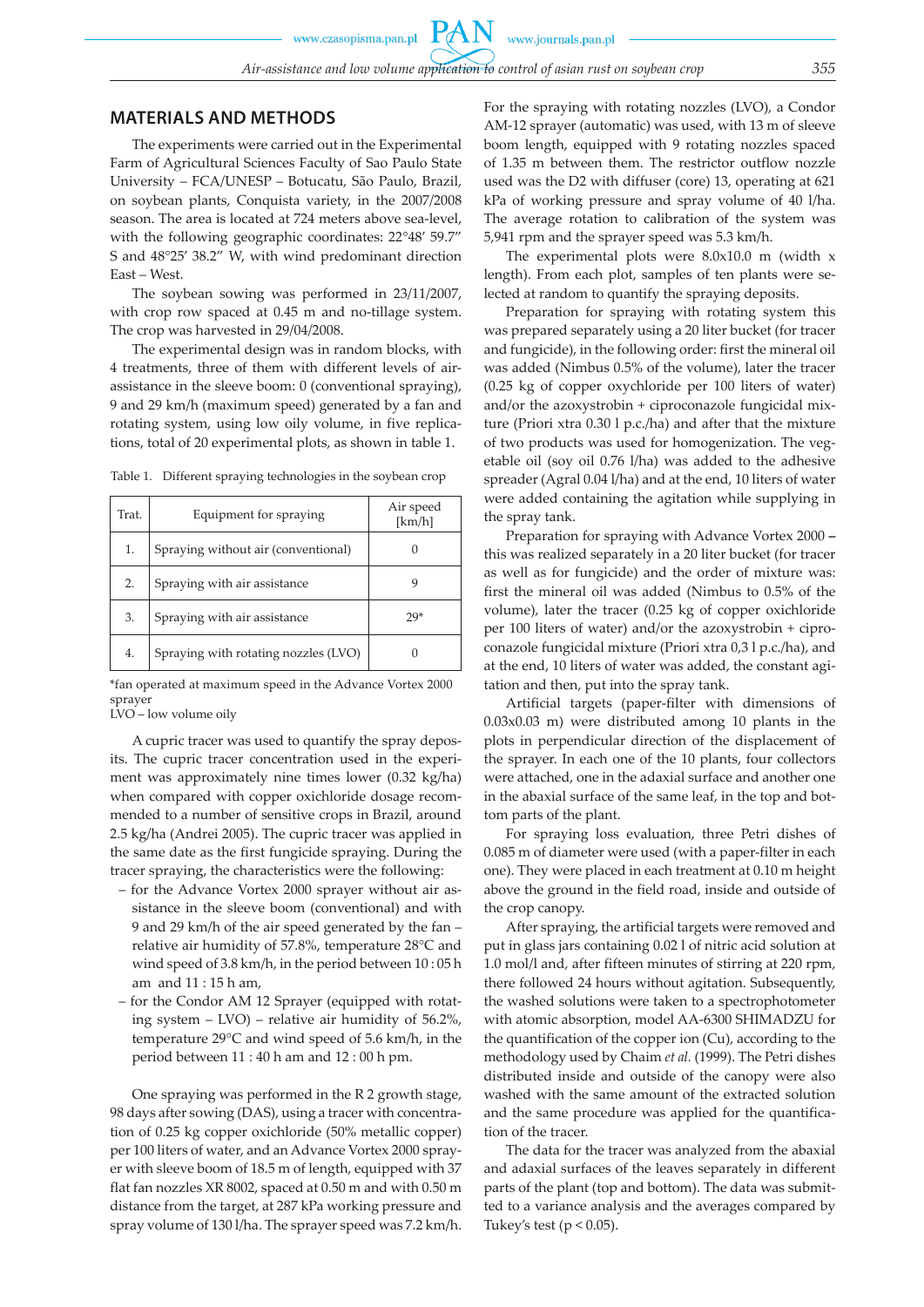The second experiment was carried out in the same place and the treatments distributed in the same design as that of the previous experiment, using one control treatment (untreated plants). This experiment constituted of five treatments and five replications, totalizing 25 experimental plots.

During the first spraying of the azoxystrobin + ciproconazole fungicidal mixture, at 98 DAS, in R2 growth stage, the climatic conditions, for the respective techniques, were:

- Advance Vortex 2000 sprayer using air-assistance (0.9 and 29 km/h of the air speed) – relative air humidity of 60.7%, wind speed between 5.3 and 9.5 km/h and temperature of 27.9°C in the period between 3:00–3:30 h pm,
- Condor AM 12 sprayer (equipped with rotating system – LVO) – relative air humidity of 59.1%, wind speed between 3.0 and 6.5 km/h and temperature of 27.5°C in the period between 4:00 and 4:30 h pm.

In the second spraying of the fungicidal mixture, at 113 DAS, in the R5.2 growth stage of the culture, climatic conditions for the respective techniques were:

- Advance Vortex 2000 sprayer using air-assistance (0.50 and 100% of the maximum air speed generated by fan) – relative air humidity of 60.7%, wind speed between 5.3 and 10.3 km/h and temperature of 27.4°C in the period between 3:00 and 4:00 h pm,
- Condor AM 12 sprayer (equipped with rotating system – LVO) – relative air humidity of 79.8%, wind speed between 6.5 to 11.0 km/h and temperature of 20.5°C in the period between 7:00 and 7:30 h pm.

In R2 and R5.2 growth stages, a spraying with the azoxystrobin + ciproconazole fungicidal mixture was done, respectively at 98 and 113 days after sowing (DAS). The calibration was the same as the ones used in the previous experiment. Before and after each spraying, evaluations of the disease severity were performed weekly, using a diagrammatic scale of Godoy *et al.* (2006) expressed by percentage of disease on leaves. The leaves were removed from the bottom part of the plant.

The following crop parameters were evaluated: weight of 1 000 seeds and their classification by bolters mesh. Also was evaluated the crop productivity (kg/ha).

The data was submitted to the variance analysis and the averages compared by Tukey's test at 5% of significance level.

# **RESULTS AND DISCUSSION**

#### **Spray deposit on the leaves**

The values of spray deposits, expressed in volume on artificial targets in different positions of the soybean plant, are shown in table 2.

In general, it could be verified that the air-assistance promoted the increase as compared to conventional spraying (without air) and rotation system – LVO deposit levels in the adaxial surface of the leaf located in the top part of the plants. Therefore, in the bottom part, there was not a significant difference in the spray deposits between the spraying techniques. Also, the abaxial surface did not show difference of deposit levels, in the top/bottom part, between the spraying techniques.

For the different techniques, only air-assistance promoted differences of deposit levels between the top/bottom part of the plant, in the abaxial and adaxial surface of the leaves (Table 2).

Monteiro (2006) performed a research that aimed to evaluate the spraying efficiency of a rotating atomizer system LVO using 25 l/ha of fungicide outflow in the soybean crop, when compared to a sprayer equipped with hydraulic nozzles at 150 l/ha of spray volume. The author observed results very similar with these obtained in this research. In another experiment also performed by Monteiro (2006), with the aim to verify the efficiency of tebuconazole applied with hydraulical nozzles (120 l/ha) compared to applications in low volume oily, using soybean oil (20 and 30 l/ha of spray volume), obtained similar results to control of Asian rust on soybean crop in Brazil.

#### **Evaluation of the spraying losses**

The spray losses inside and outside of the canopy and in the field road using different technologies are shown in table 3. There were not significant differences in the spray volumes captured inside and outside of the canopy (1.0 m of the end of the sleeve boom) using different air speeds near the spray boom or when the spraying was realized with low volume oily.

|                      |              | Adaxial                      | Abaxial                                                                                                                                                                                                                                                                                                                                                                                                                                                                                     |             |  |
|----------------------|--------------|------------------------------|---------------------------------------------------------------------------------------------------------------------------------------------------------------------------------------------------------------------------------------------------------------------------------------------------------------------------------------------------------------------------------------------------------------------------------------------------------------------------------------------|-------------|--|
| Equipment            | top          | bottom<br>top                |                                                                                                                                                                                                                                                                                                                                                                                                                                                                                             | bottom      |  |
|                      |              | [µ $\mu$ ]/cm <sup>2</sup> ] | $\lceil \mu \cdot \text{L} \cdot \text{L} \cdot \text{L} \cdot \text{L} \cdot \text{L} \cdot \text{L} \cdot \text{L} \cdot \text{L} \cdot \text{L} \cdot \text{L} \cdot \text{L} \cdot \text{L} \cdot \text{L} \cdot \text{L} \cdot \text{L} \cdot \text{L} \cdot \text{L} \cdot \text{L} \cdot \text{L} \cdot \text{L} \cdot \text{L} \cdot \text{L} \cdot \text{L} \cdot \text{L} \cdot \text{L} \cdot \text{L} \cdot \text{L} \cdot \text{L} \cdot \text{L} \cdot \text{L} \cdot \text{$ |             |  |
| $\mathbf{0}$         | $1.0041$ aB  | $0.8794$ aA                  | $0.8532$ aA                                                                                                                                                                                                                                                                                                                                                                                                                                                                                 | 0.8481 aA   |  |
| 9                    | $1.2316$ aA  | $0.9456\;bA$                 | $0.8852$ aA                                                                                                                                                                                                                                                                                                                                                                                                                                                                                 | $0.8832$ aA |  |
| 29                   | $1.1655$ aAB | $0.8630\;$ bA                | $0.9410$ aA                                                                                                                                                                                                                                                                                                                                                                                                                                                                                 | 0.8224 bA   |  |
| <b>LVO</b>           | $0.9552$ aB  | $0.9026$ aA                  | $0.8605$ aA                                                                                                                                                                                                                                                                                                                                                                                                                                                                                 | 0.8382 aA   |  |
| DMS (equipment)      | 0.20         |                              | 0.10                                                                                                                                                                                                                                                                                                                                                                                                                                                                                        |             |  |
| DMS (plant position) | 0.15         |                              | 0.08                                                                                                                                                                                                                                                                                                                                                                                                                                                                                        |             |  |
| CV[%]                | 11.43        |                              | 6.80                                                                                                                                                                                                                                                                                                                                                                                                                                                                                        |             |  |

Table 2. Average of the cupric tracer deposits sprayed with different techniques at artificial target (paper-filter) on leaves surfaces, in the top/bottom part of the soybean plants, Conquista variety. Botucatu, SP, Brazil, 2007/2008

Averages followed by the same letter, smaller on the line and bigger in the column, did not differ by Tukey's test at 5% significance level; DMS – different minimum significant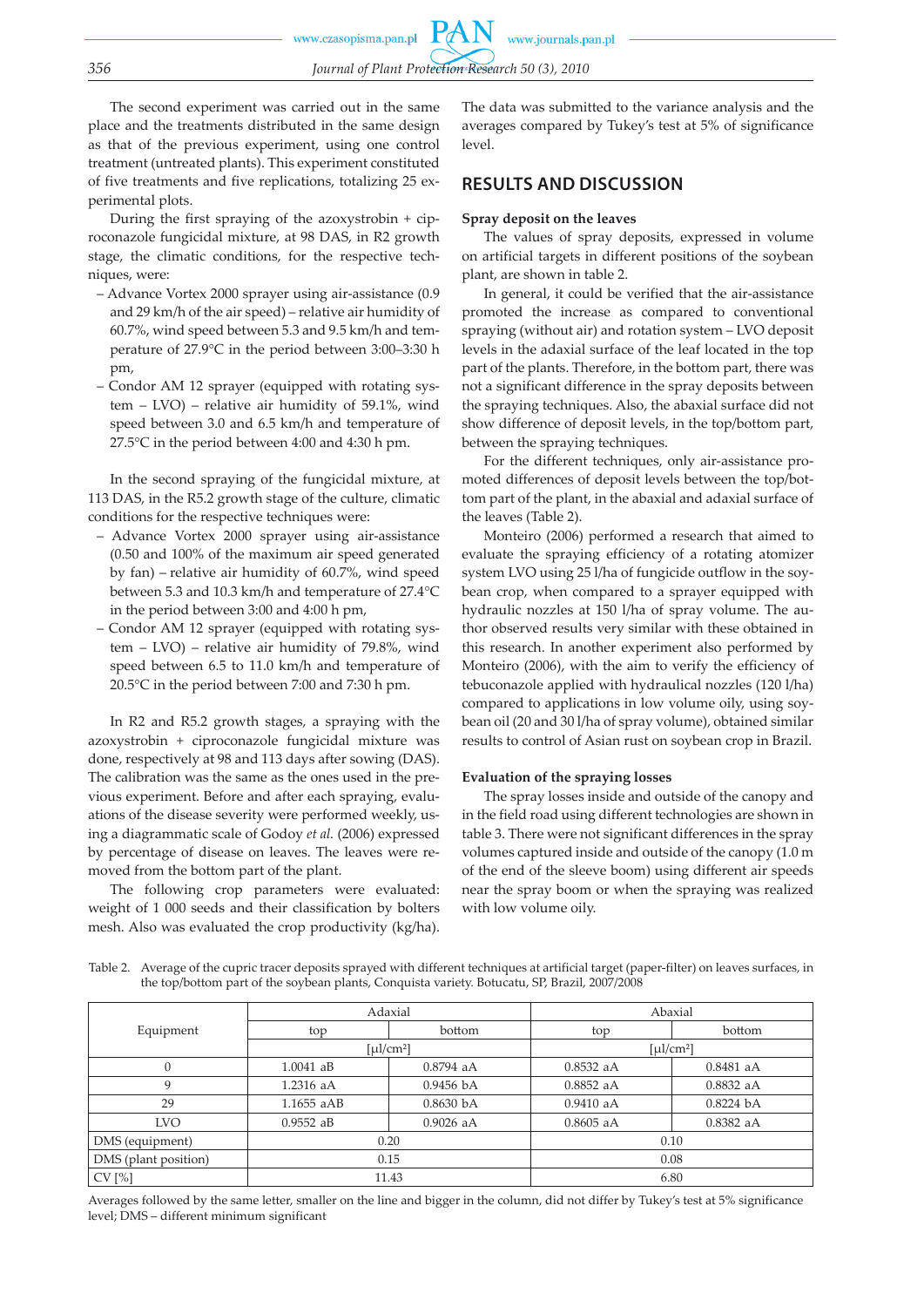Higher volumes could be detected in targets located in the field road, because there were not barrier between the targets in this place.

Lower deposits were obtained inside and outside of the canopy by interception of the spray droplets by the leaves, independent of the application technique (Table 3).

#### **Severity of the Asian rust**

The average results of the foliar injury percentage, before and after two sprayings (R2 and R5.2 growth stages) with azoxystrobin + ciproconazole fungicidal mixture to control of *P. pachyrhizi*, are shown in table 4, by Area Under Disease Progress Curve (AUDPC). After spraying with the fungicide mixture, significant reduction of injuries in the foliar area could be verified.

A significant difference was not observed between the conventional treatments (without air), 9 and 29 km/h of air speed generated by fan and LVO after two sprayings of the fungicidal mixture. The rotating nozzle technique – LVO showed a significant difference when compared with other treatments, only after the second spraying with the fungicidal mixture, at 133 DAS (Table 4).

The evolution of Asian rust disease in soybean plants, Conquista variety, shown as the percentage of injury per area, before and after the spraying is presented in figure 1.

In general, after the second spraying of the fungicidal mixture, the percentage of injury per area increased until 120 DAS. This occurrence can be related with the high severity of disease (more that 5%) in the control period.



Fig. 1. Severity of the soybean Asian rust before and after two sprayings (R2 and R5.2), respectively at 98 and 113 DAS, with azoxystrobin + ciproconazole fungicidal mixture to control of *P. pachyrhizi*. Botucatu SP, Brazil, 2007/2008

| Table 3. Average spray volume in Petri dishes [µl/cm <sup>2</sup> ] located in different positions of canopy and equipment (air speed and LVO), |
|-------------------------------------------------------------------------------------------------------------------------------------------------|
| in soybean crop, Conquista variety. Botucatu, SP, Brazil, 2007/2008                                                                             |

|                          | Equipment        |    |        |     |                   |    |            |    |
|--------------------------|------------------|----|--------|-----|-------------------|----|------------|----|
| Collector position       | $\boldsymbol{0}$ |    | 9 km/h |     | $29 \text{ km/h}$ |    | <b>LVO</b> |    |
| Outside                  | 0.7141           | aA | 0.7204 | aB  | 0.7194            | aB | 0.7660     | aB |
| Inside                   | 0.7173           | aA | 0.7523 | aB  | 0.7384            | aB | 0.7235     | aB |
| Field road               | 0.7389           | cA | 0.8872 | abA | 0.9497            | aA | 0.8440     | bA |
| CV[%]                    | 7.18             |    |        |     |                   |    |            |    |
| DMS (collector position) | 0.08             |    |        |     |                   |    |            |    |
| DMS (equipment)          | 0.09             |    |        |     |                   |    |            |    |

Averages followed by the same letter, smaller in the line and bigger in the column, did not differ by Tukey's test at 5% significance level

Table 4. Percentage of injury represented by Area Under Disease Progress Curve (AUDPC), in soybean plants, after two spraying with the azoxystrobin + ciproconazole fungicidal mixture at 98 and 113 DAS on (R2 and R5.2 growth stages) to control of *P. pachyrhizi*. Botucatu, SP, Brazil, 2007/2008

| Equipment         | Days after sowing (DAS) |                   |          |                    |                    |          |  |
|-------------------|-------------------------|-------------------|----------|--------------------|--------------------|----------|--|
|                   | 104                     | 112               | 118      | 125                | 133                | Total    |  |
| Without $air - 0$ | 1.48a                   | 1.94 <sub>b</sub> | 24.77 b  | 28.37 b            | 5.05c              | 62.21c   |  |
| With $air - 9$    | 2.49a                   | 2.17 <sub>b</sub> | 24.92 b  | 25.55 b            | 4.93c              | 60.69c   |  |
| With $air - 29$   | 1.78a                   | 2.14 <sub>b</sub> | 21.61 b  | 26.05 <sub>b</sub> | 4.50c              | 56.68 c  |  |
| <b>LVO</b>        | 7.03a                   | 3.95 <sub>b</sub> | 49.29 ab | 46.58 b            | 13.15 <sub>b</sub> | 120.59 b |  |
| Control           | 5.19a                   | 13.86a            | 61.94a   | 78.50 a            | 78.50 a            | 238.65 a |  |
| CV[%]             | 110.54                  | 70.45             | 44.79    | 30.78              | 17.06              | 27.08    |  |
| <b>DMS</b>        | 7.52                    | 6.42              | 30.96    | 23.89              | 6.86               | 55.24    |  |

Averages followed by the same letter, in the column, did not differ by Tukey's test at 5% significance level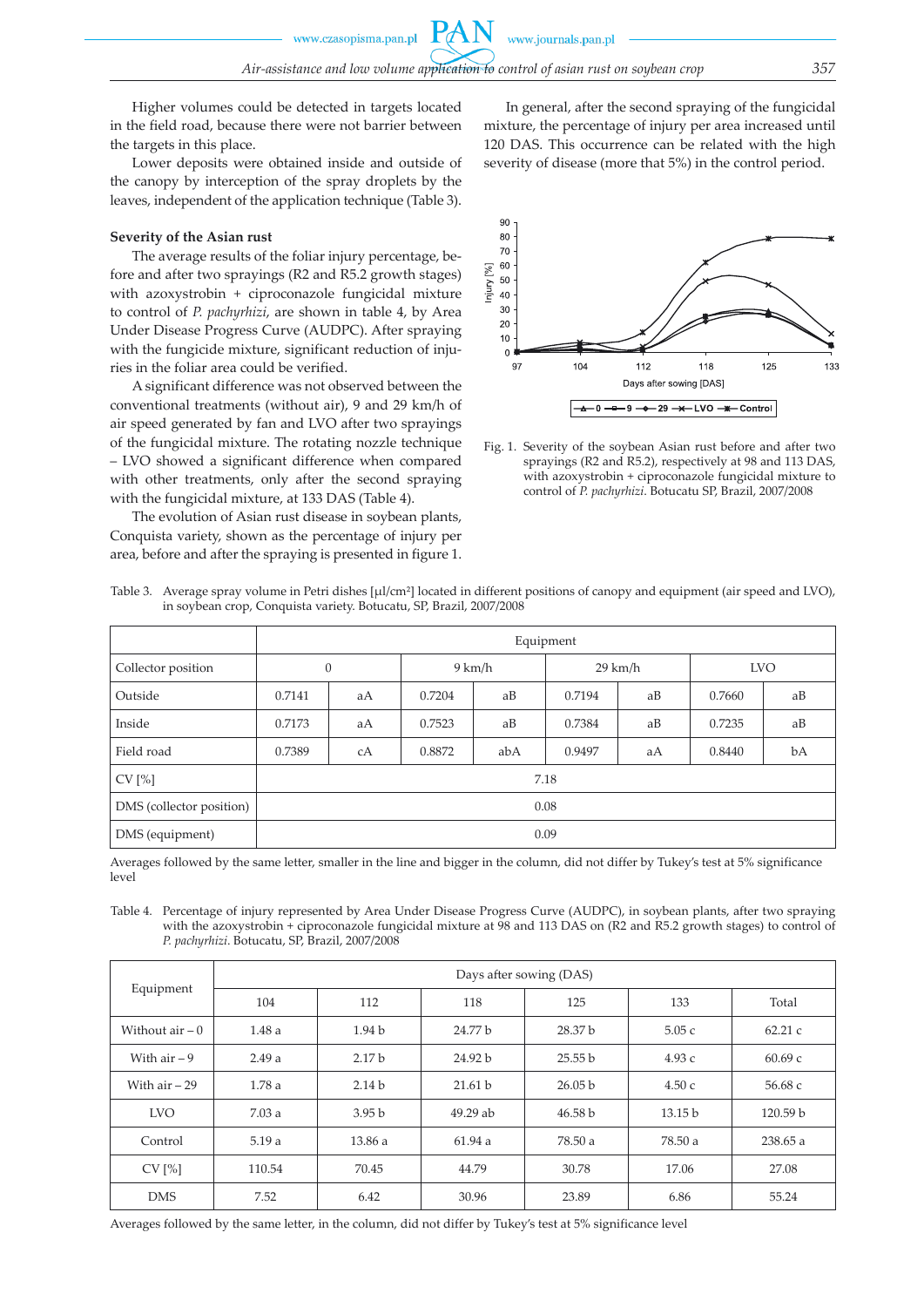www.czasopisma.pan.pl www.journals.pan.pl *358 Journal of Plant Protection Research 50 (3), 2010*

Table 5. Average percentage of the soybean grain size, classified by bolters, after two spraying (R2 and R5.2) of the azoxystrobin + ciproconazole fungicidal mixture, with different spray techniques to control *of P. pachyrhizi*. Botucatu, SP, Brazil, 2007/2008

|                   | <b>Bolters</b> |                    |                    |                    |                   |                   |  |
|-------------------|----------------|--------------------|--------------------|--------------------|-------------------|-------------------|--|
| Equipment         | 18             | 17                 | 16                 | 15                 | 14                | deep              |  |
| Without $air - 0$ | 31.88 a        | 35.41a             | 21.49 <sub>b</sub> | 7.09 <sub>b</sub>  | 2.28 <sub>b</sub> | 1.87 <sub>b</sub> |  |
| With $air - 9$    | 25.14a         | 34.99 a            | 25.12 ab           | 9.84 b             | 2.85 <sub>b</sub> | 2.08 <sub>b</sub> |  |
| With $air - 29$   | 26.24a         | 36.32a             | 24.64 ab           | 8.53 <sub>b</sub>  | 2.50 <sub>b</sub> | 1.77 <sub>b</sub> |  |
| <b>LVO</b>        | 22.27 a        | 34.51a             | 27.42 ab           | 10.49 <sub>b</sub> | 3.02 <sub>b</sub> | 2.33 <sub>b</sub> |  |
| Control           | 7.96 b         | 20.11 <sub>b</sub> | 32.76a             | 24.53 a            | 9.63a             | 5.01a             |  |
| <b>DMS</b>        | 14.14          | 4.36               | 8.37               | 4.80               | 1.87              | 0.57              |  |
| CV[%]             | 32.91          | 7.13               | 16.83              | 20.97              | 24.32             | 11.63             |  |

Averages followed by the same letter, in the column, did not differ by Tukey's test at 5% significance level

## **Evaluation of the yield parameters and productivity**

In relation to the average percentage of the grain size, classified by bolters, it can be conducted that the techniques used for spraying of the azoxystrobin + ciproconazole fungicidal mixture, significantly contributed to the production of larger grains, in relation to those plots not treated (control).

The average percentage of smaller grains in relation to the restrained ones in bolter 14 that comprise the deep one in the control treatment was significantly higher in comparison with other treatments (Table 5).

Comparing the spraying techniques used for control of the Asian rust it can be verified that the highest percentage of restrained grains was in bolter 17. The treatment using the maximum air speed generated by a fan (29 km/h) provided a greater percentage of restrained grains in bolter 17, but it was not sufficient to show a significant difference between plots sprayed with fungicide (Table 5).

Table 6. Average weight of 1 000 seeds and productivity of the soybean crop after two sprayings (R2 and R5.2) with the azoxystrobin + ciproconazole fungicidal mixture in different spraying techniques to control of *P. pachyrhizi*. Botucatu, SP, Brazil, 2007/2008

| Equipment              | Weight of 1000<br>seeds [g] | Productivity [kg/<br>ha] |  |
|------------------------|-----------------------------|--------------------------|--|
| Without $air - 0$ km/h | 181.31 a                    | 2852.79 a                |  |
| With air – 9 km/h      | 181.92 a                    | 2717.92 a                |  |
| With $air - 29$ km/h   | 175.88 a                    | 3062.58 a                |  |
| Rotating nozzle - LVO  | 168.27 a                    | 2747.89 a                |  |
| Control                | 141.01 b                    | 1457.30 b                |  |
| <b>DMS</b>             | 21.00                       | 662.32                   |  |
| CV[%]                  | 6.57                        | 13.63                    |  |

Averages followed by the same letter, in the column, did not differ by Tukey's test at 5% significance level

The average weight of 1 000 seeds and productivity (kg/ha) after two sprayings (R2 and R5.2 growth stages) with azoxystrobin + ciproconazole fungicidal mixture using different techniques, is shown in table 6. The treatments sprayed with the fungicidal mixture provide a weight of 1 000 seeds and productivity significantly higher in comparison with not treated plants (control). The highest increase of productivity was obtained with the maximum air speed generated by the fan (29 km/h) near to spray boom using 130 l/ha when compared with the control treatment. The spray volume applied with the rotating system nozzle – LVO was 40 l/ha). Therefore it did not provide the same increase in productivity compared with the treatment using air-assistance in the maximum speed. The rotating system nozzle was 30% more economic than the treatment with spray volume of 130 l/ha, with or without air--assistance near the boom, using the Advance Vortex 2000 sprayer.

## **CONCLUSIONS**

Based on the experimental conditions where the study was performed and from the results obtained, it is possible to conclude that the rotating system nozzle at low volume oily – LVO provided lower levels of control of the Asian rust disease when compared to spray techniques using air-assistance, but the soybean crop productivity was similar with a third part of applied volume by rotating nozzle – LVO (40 l/ha). Different technologies not influenced on spray deposits in bottom part of the plants, essential to initial control of the disease. The air-assistance contributed to the increase of spray deposit levels in the top of soybean plants. The rotating system nozzles in the control of soybean Asian rust can be influenced by their rotation speed and spray volume.

## **REFERENCES**

- Andrei E. 2005. Compêndio de Defensivos Agrícolas. 7th ed. Andrei Editora Ltda, São Paulo, 1141 pp.
- Antuniassi U.R. 2006. Tecnologia de aplicação de defensivos na cultura da soja. 193–219. In: "Boletim Técnico de Pesquisa Soja 2006" (S. Suzuki, M.M. Yuyama, S.A. Camacho, eds.). Fundação Mato Grosso, Rondonópolis.
- Chaim A., Valarini P.J., Oliveira D.A., Morsoleto R.V., Pio L.C. 1999. Avaliação de Perdas de Pulverização em Cultura de Feijão e Tomate. Embrapa Meio Ambiente, Jaguariúna, (Boletim de Pesquisa). 29 pp.
- Godoy C.V., Hoga L.J., Canteri M.G. 2006. Diagrammatic scale for assessment of soybean rust severity. Fitopatologia Brasileira 31 (1): 63–68.
- Monteiro M.V.M. 2006. BVO Terrestre. Manual de Operação Para Aplicações Terrestres em BVO. Centro Brasileiro de Bioaeronautica, Sorocaba, 9 pp.